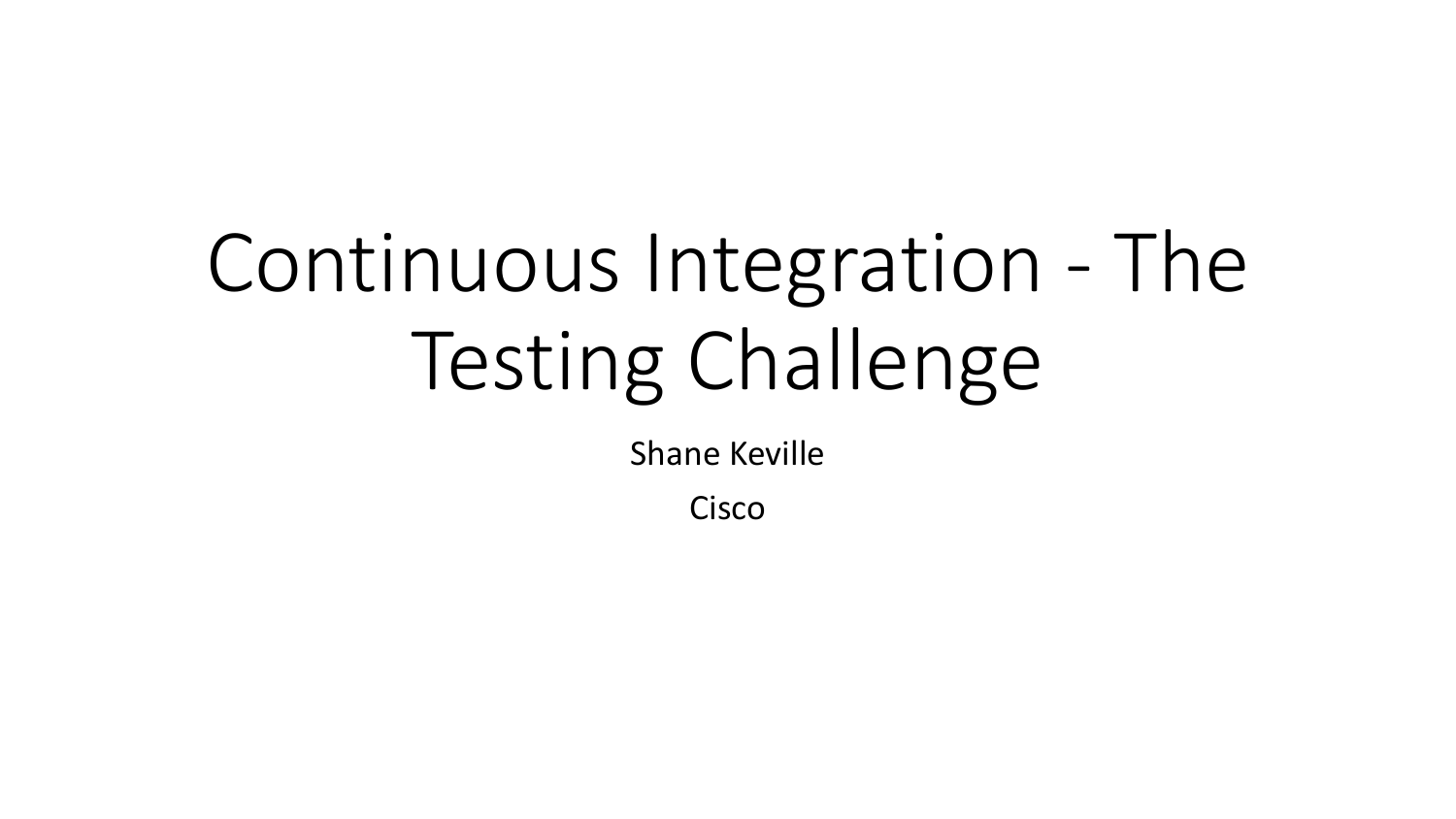## Failing forward.

- Where we were.
- Where we wanted to be.
- Some ways we could get there.
- The journey there!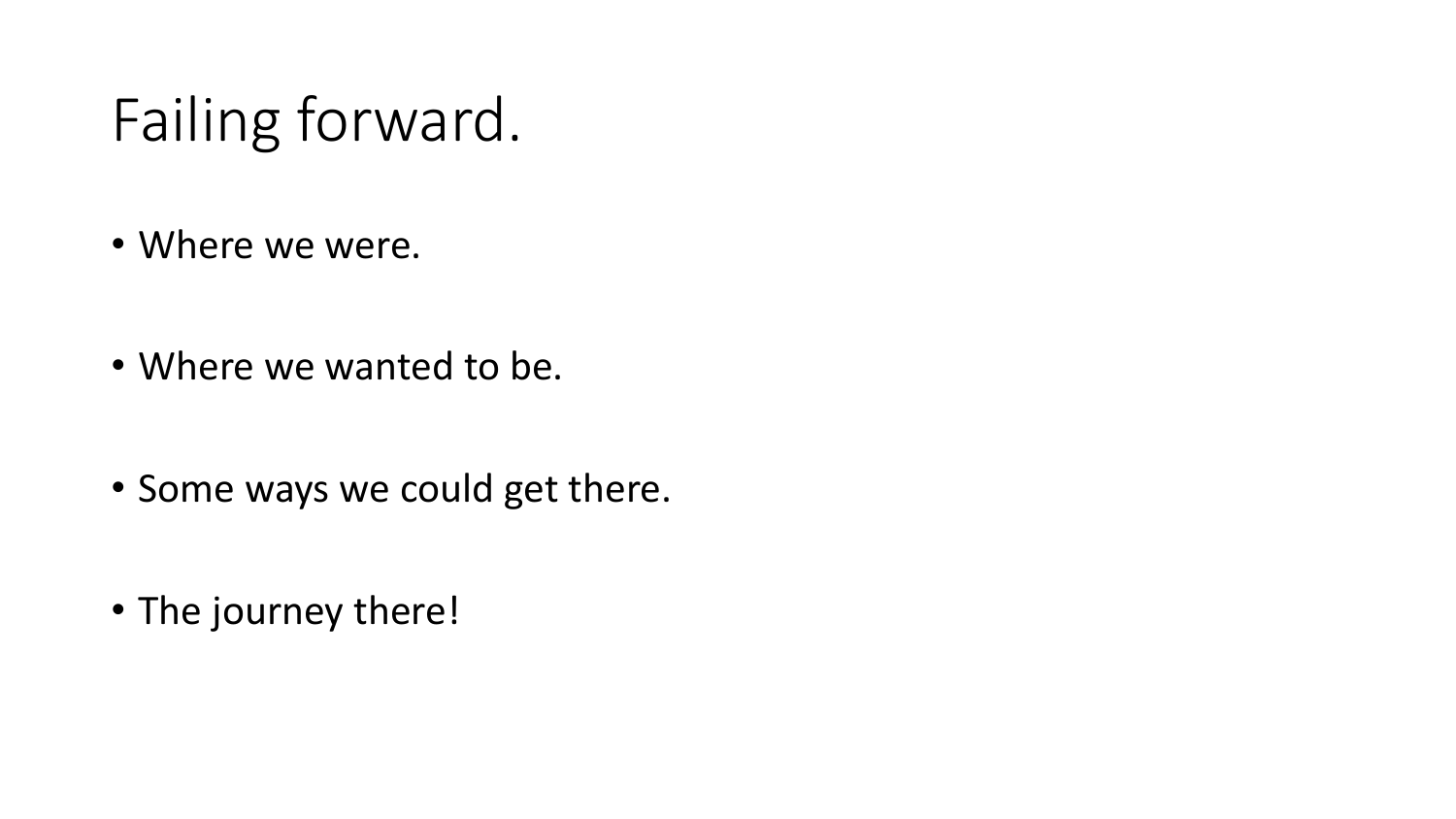### Neither here nor there.

- Central CI infrastructure.
- Dedicated CI team.
- Unit tests.
- Strong Agile process.
- Positive attitude.
- Multiple test suites and tools.
- Multiple test environments.
- Slow EOS release
- High Defects
- Telemetry
- Static Analysis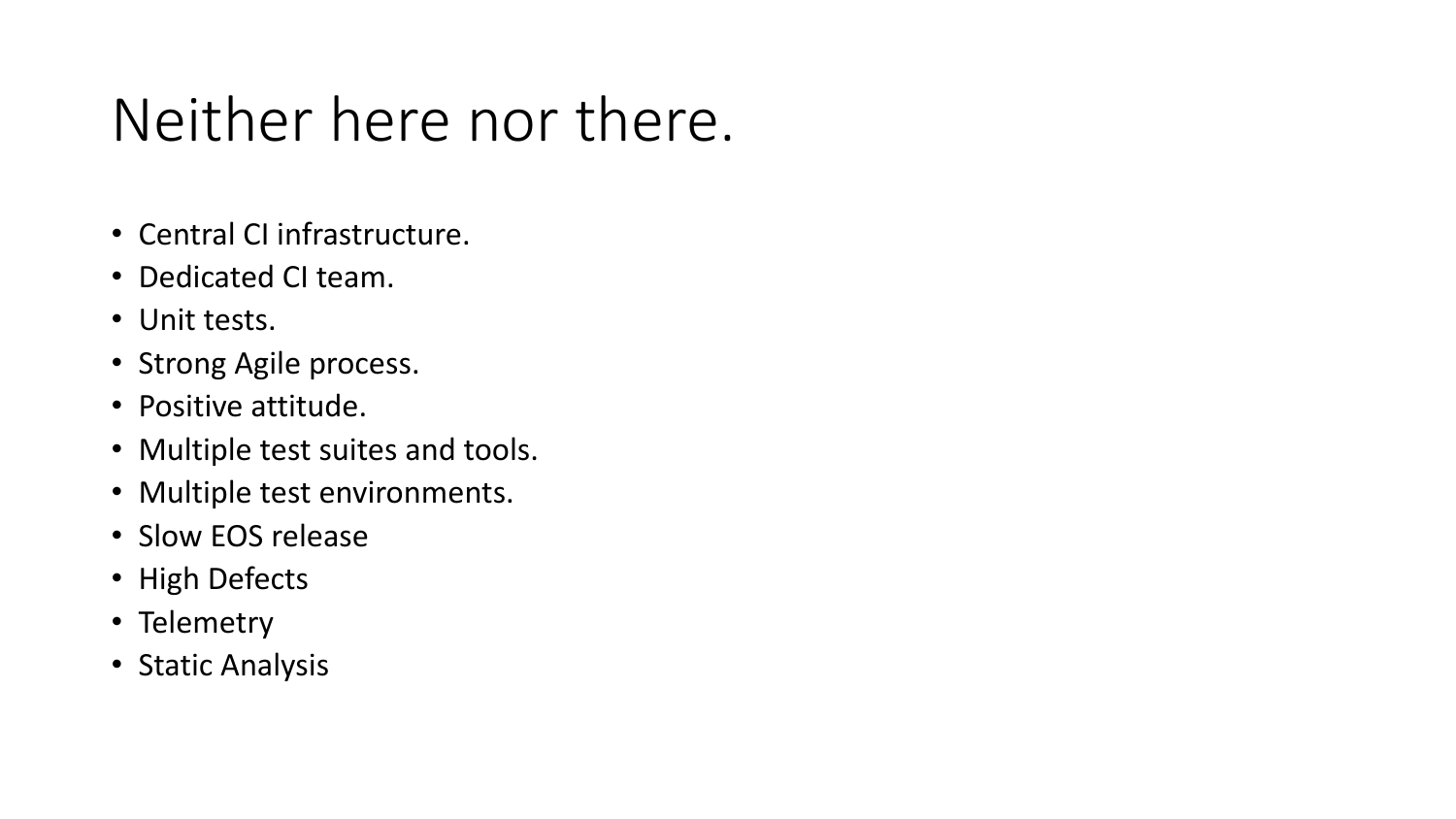#### Brave New World.

- A reputation for quality.
- More time on features Less time on defects.
- Strong testing practices.
- Pride in our work.
- Time to innovate.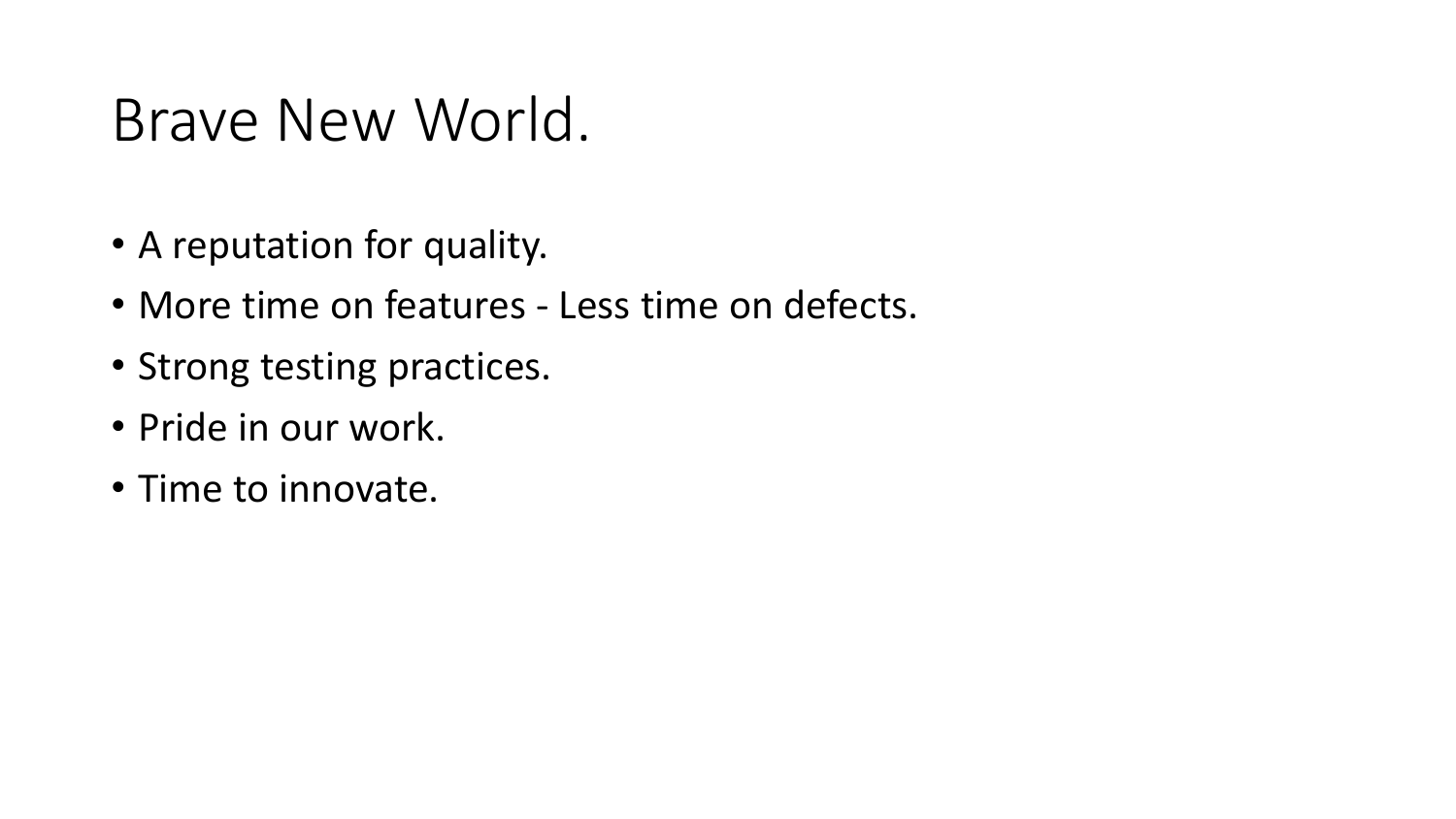#### Good to Great.

- Check in Code and ALL tests run
- Tests are fast, optimized and run in parallel distribution
- Tests give valuable information
- Clear visibility of Automation
- Give full confidence in every build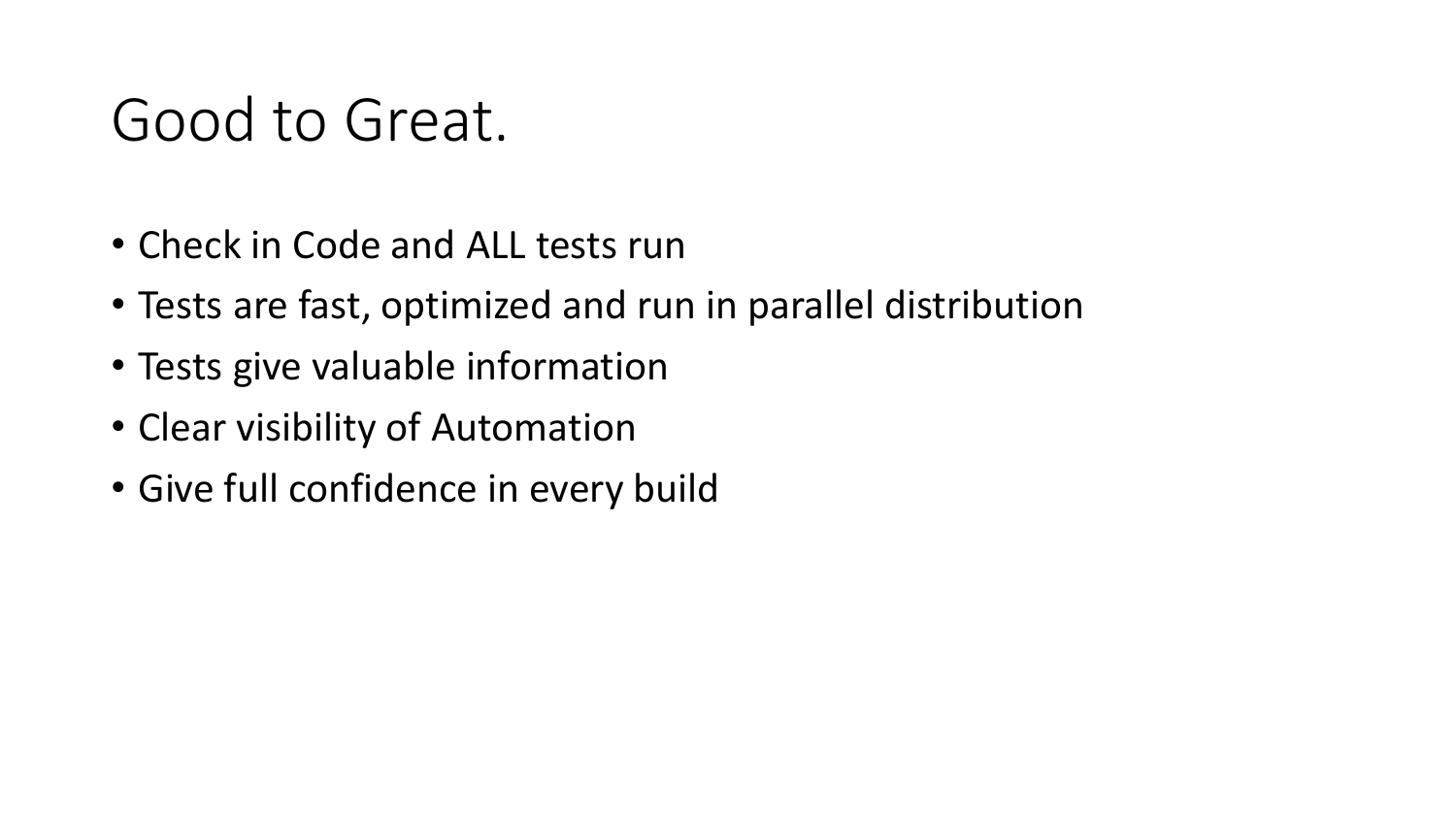#### The power of More.

1. Nightly Long Regression.

2. 'Other test' optimization and consolidation.

3. All tests optimization.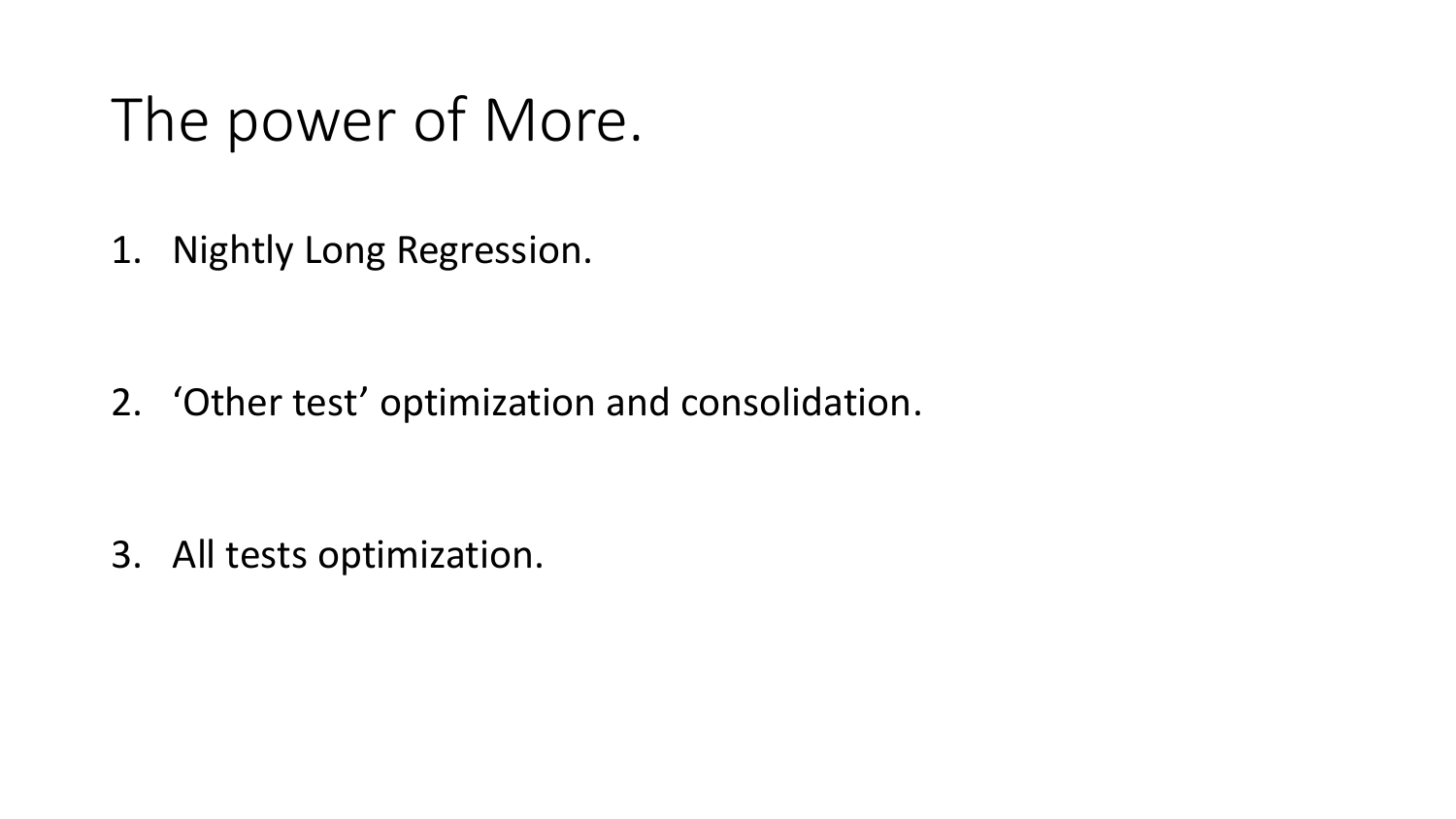## I'm a stranger here myself.

- What automation do we have?
- The tests were only one part of the problem.
- We needed a common CI test pool.
- 1 template each for Windows, OSX, iOS and Android that would contain all the tools needed to run all the automated frameworks we were using.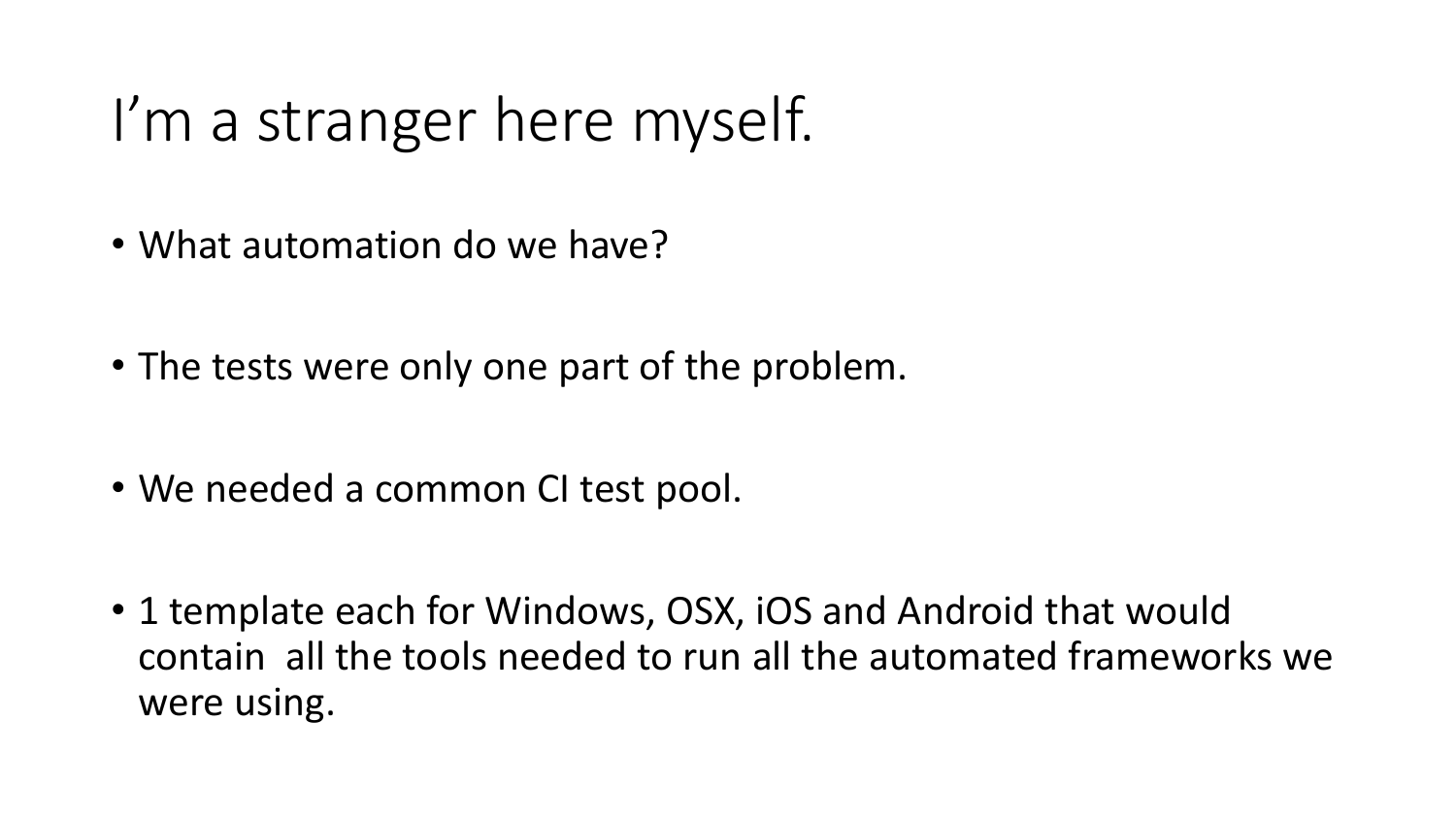### Making good habits ..

- CI test pool in place.
- Selected a team to be our Guinea pig.
- Gradual roll out across teams.
- Results were immediate.
- More green builds.
- Less time triaging test environment problems.
- Engineers focused on features and defects.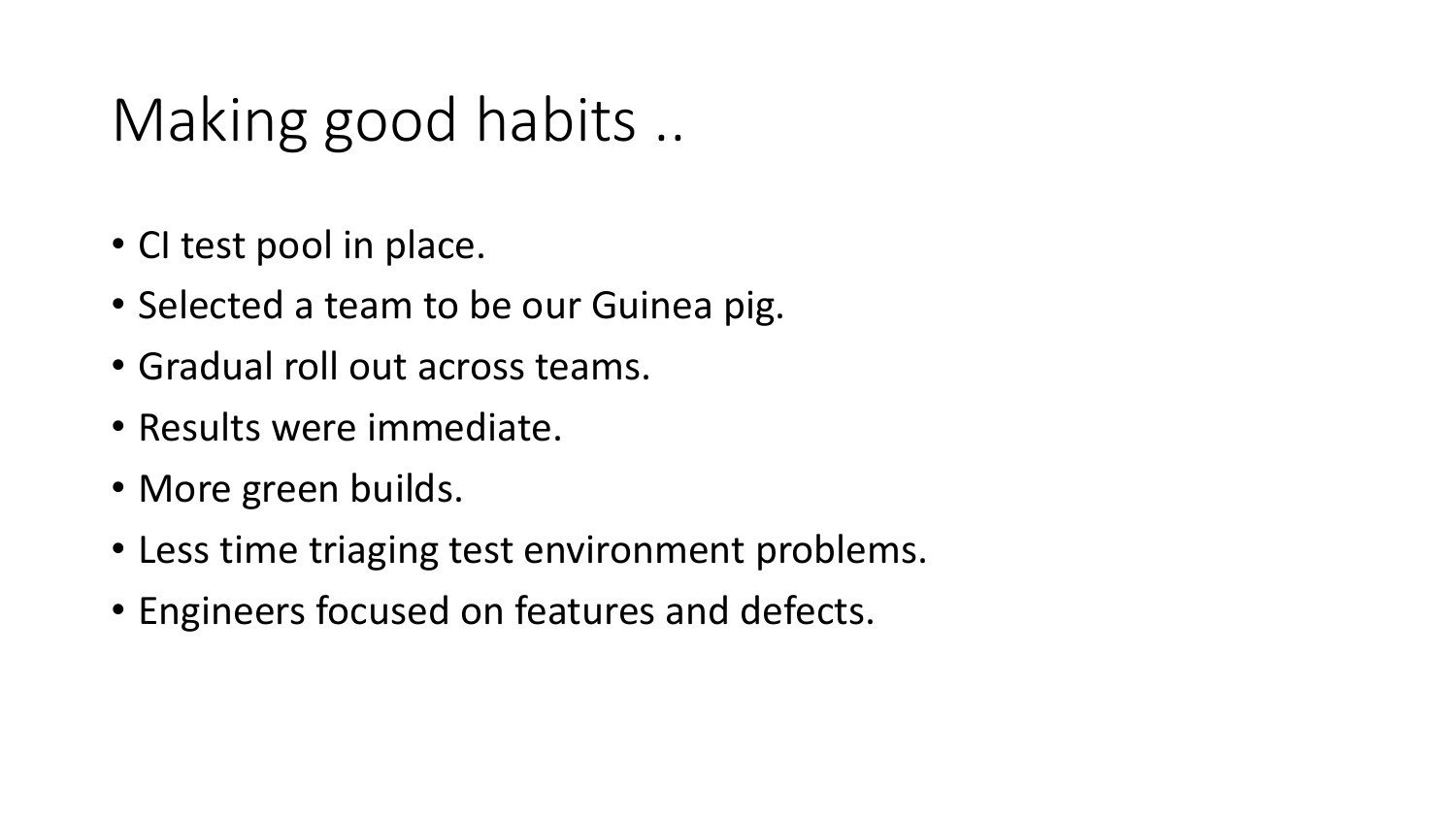### The power of Less!

1. Nightly Long.  $\sqrt$ 

2. 'Other test' optimization and consolidation.  $\times$ 

3. All tests optimization.  $\times$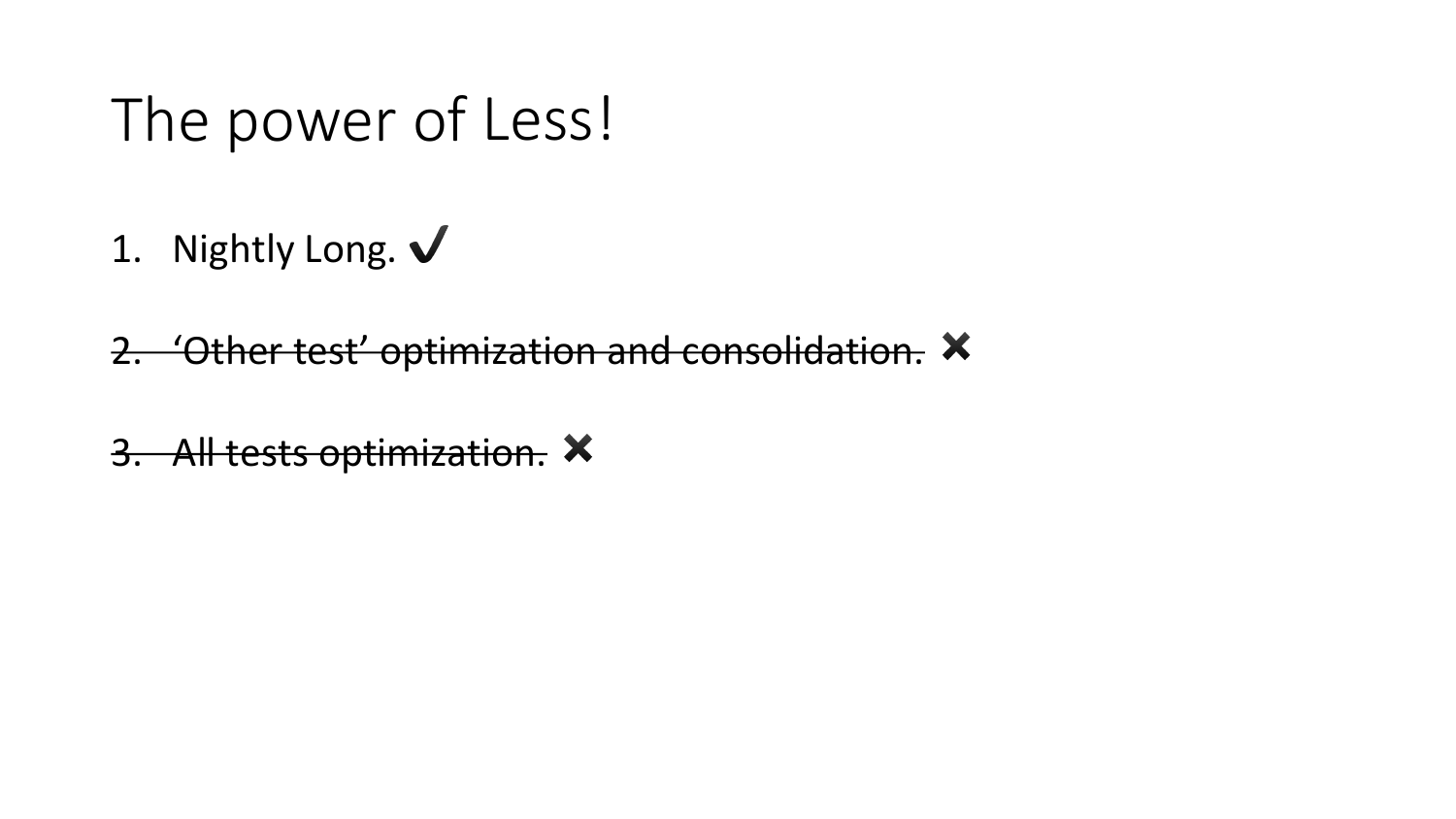## The Emperor's new mind.

- A reputation for quality.  $\checkmark$
- More time on features Less time on defects.  $\checkmark$
- Strong testing practices.  $\checkmark$
- Pride in our work.  $\checkmark$
- Time to innovate.  $\checkmark$